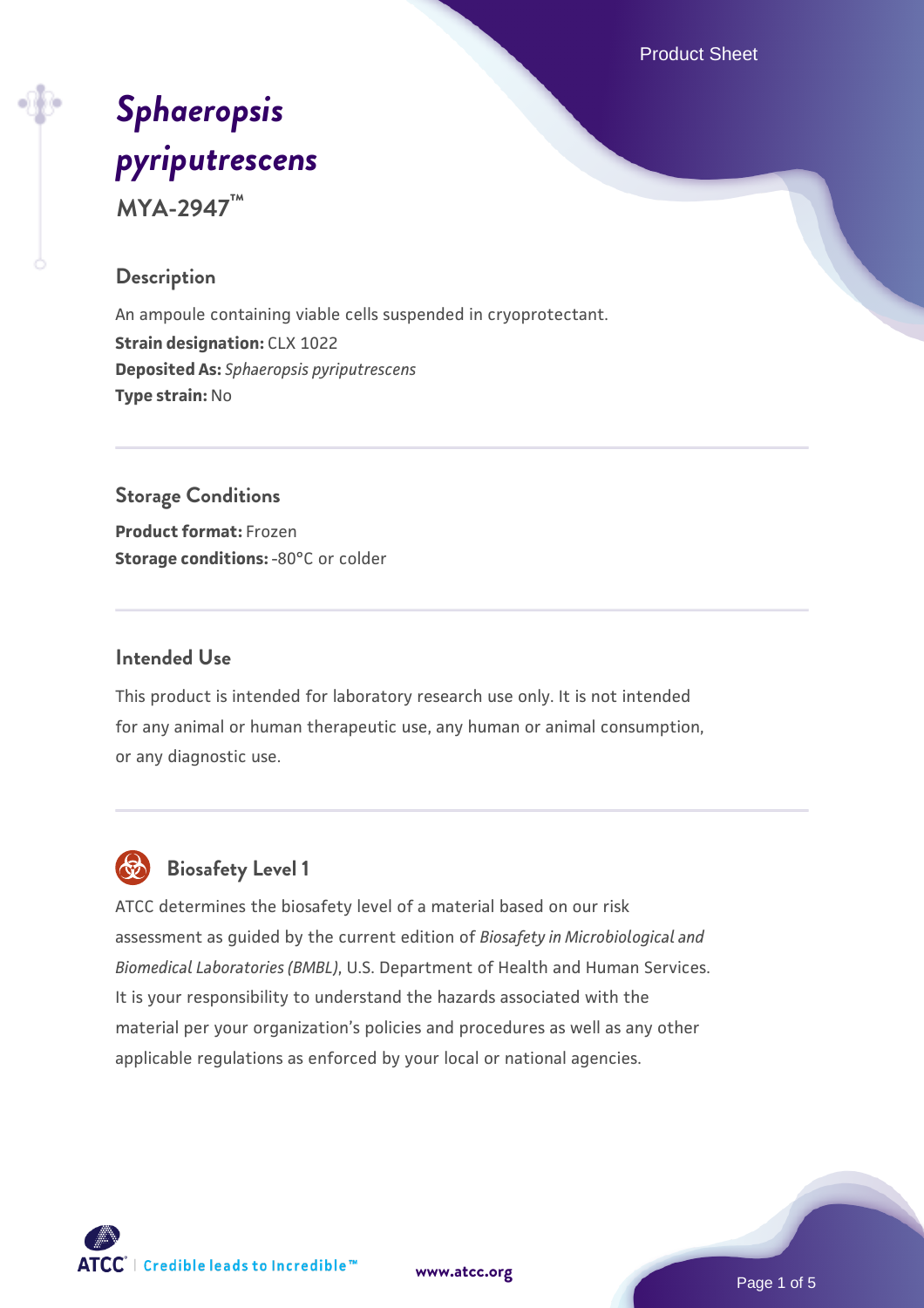#### **[Sphaeropsis pyriputrescens](https://www.atcc.org/products/mya-2947) Product Sheet** Product Sheet **MYA-2947**

ATCC highly recommends that appropriate personal protective equipment is always used when handling vials. For cultures that require storage in liquid nitrogen, it is important to note that some vials may leak when submersed in liquid nitrogen and will slowly fill with liquid nitrogen. Upon thawing, the conversion of the liquid nitrogen back to its gas phase may result in the vial exploding or blowing off its cap with dangerous force creating flying debris. Unless necessary, ATCC recommends that these cultures be stored in the vapor phase of liquid nitrogen rather than submersed in liquid nitrogen.

# **Certificate of Analysis**

For batch-specific test results, refer to the applicable certificate of analysis that can be found at www.atcc.org.

# **Growth Conditions**

**Medium:**  [ATCC Medium 336: Potato dextrose agar \(PDA\)](https://www.atcc.org/-/media/product-assets/documents/microbial-media-formulations/3/3/6/atcc-medium-336.pdf?rev=d9160ad44d934cd8b65175461abbf3b9) **Temperature:** 20°C

# **Handling Procedures**

**Frozen ampoules** packed in dry ice should either be thawed immediately or stored in liquid nitrogen. If liquid nitrogen storage facilities are not available, frozen ampoules may be stored at or below -70°C for approximately one week. **Do not under any circumstance store frozen ampoules at refrigerator freezer temperatures (generally -20°C)**. Storage of frozen material at this temperature will result in the death of the culture.



**[www.atcc.org](http://www.atcc.org)**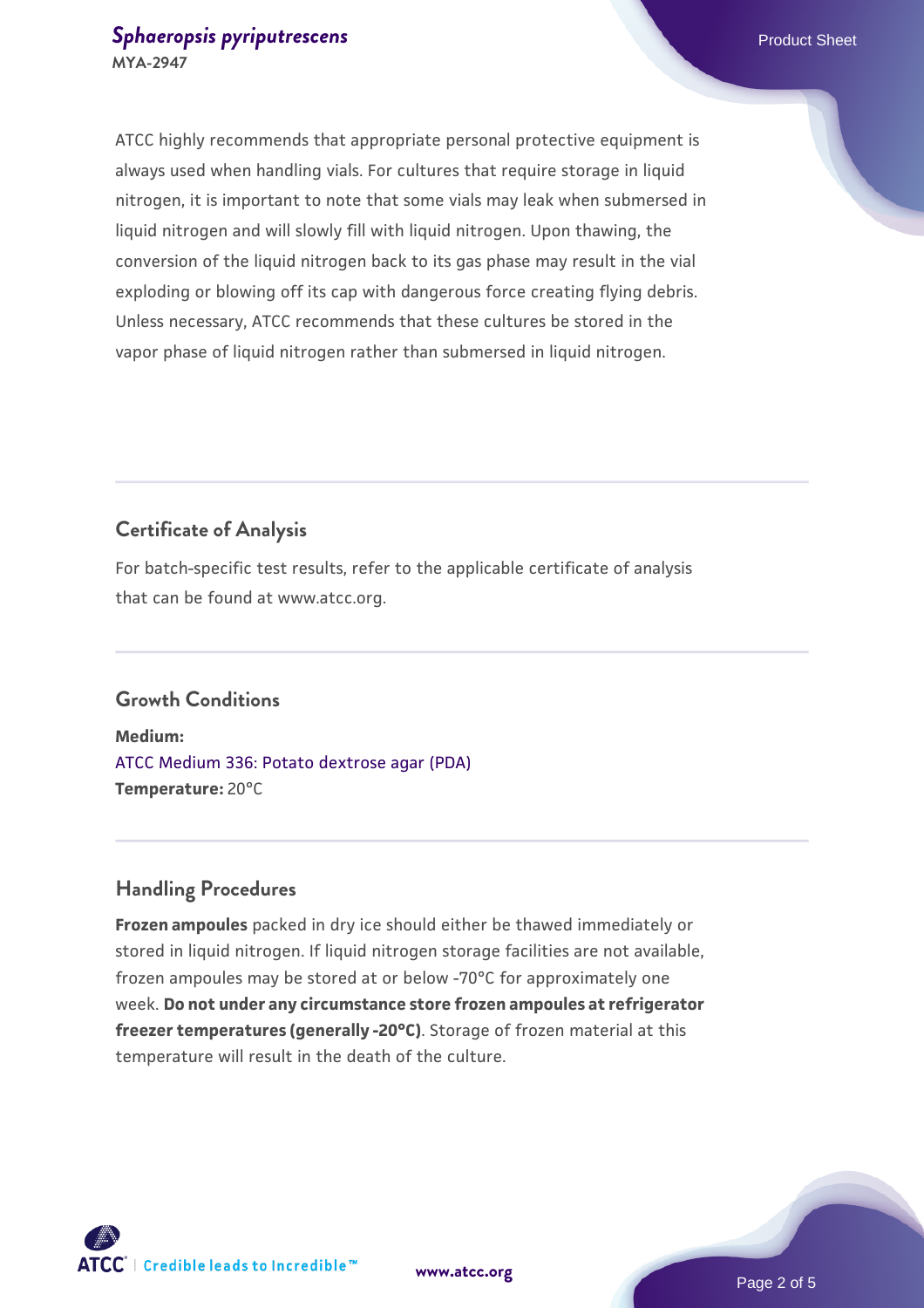- 2. Immediately after thawing, wipe down ampoule with 70% ethanol and aseptically transfer at least 50 µL (or 2-3 agar cubes) of the content onto a plate or broth with medium recommended.
- 3. Incubate the inoculum/strain at the temperature and conditions recommended.
- 4. Inspect for growth of the inoculum/strain regularly for up to 4 weeks. The time necessary for significant growth will vary from strain to strain.

# **Material Citation**

If use of this material results in a scientific publication, please cite the material in the following manner: *Sphaeropsis pyriputrescens* (ATCC MYA-2947)

#### **References**

References and other information relating to this material are available at www.atcc.org.

#### **Warranty**

The product is provided 'AS IS' and the viability of ATCC<sup>®</sup> products is warranted for 30 days from the date of shipment, provided that the customer has stored and handled the product according to the information included on the product information sheet, website, and Certificate of Analysis. For living cultures, ATCC lists the media formulation and reagents that have been found to be effective for the product. While other unspecified media and reagents may also produce satisfactory results, a change in the ATCC and/or depositor-recommended protocols may affect the recovery, growth, and/or function of the product. If an alternative medium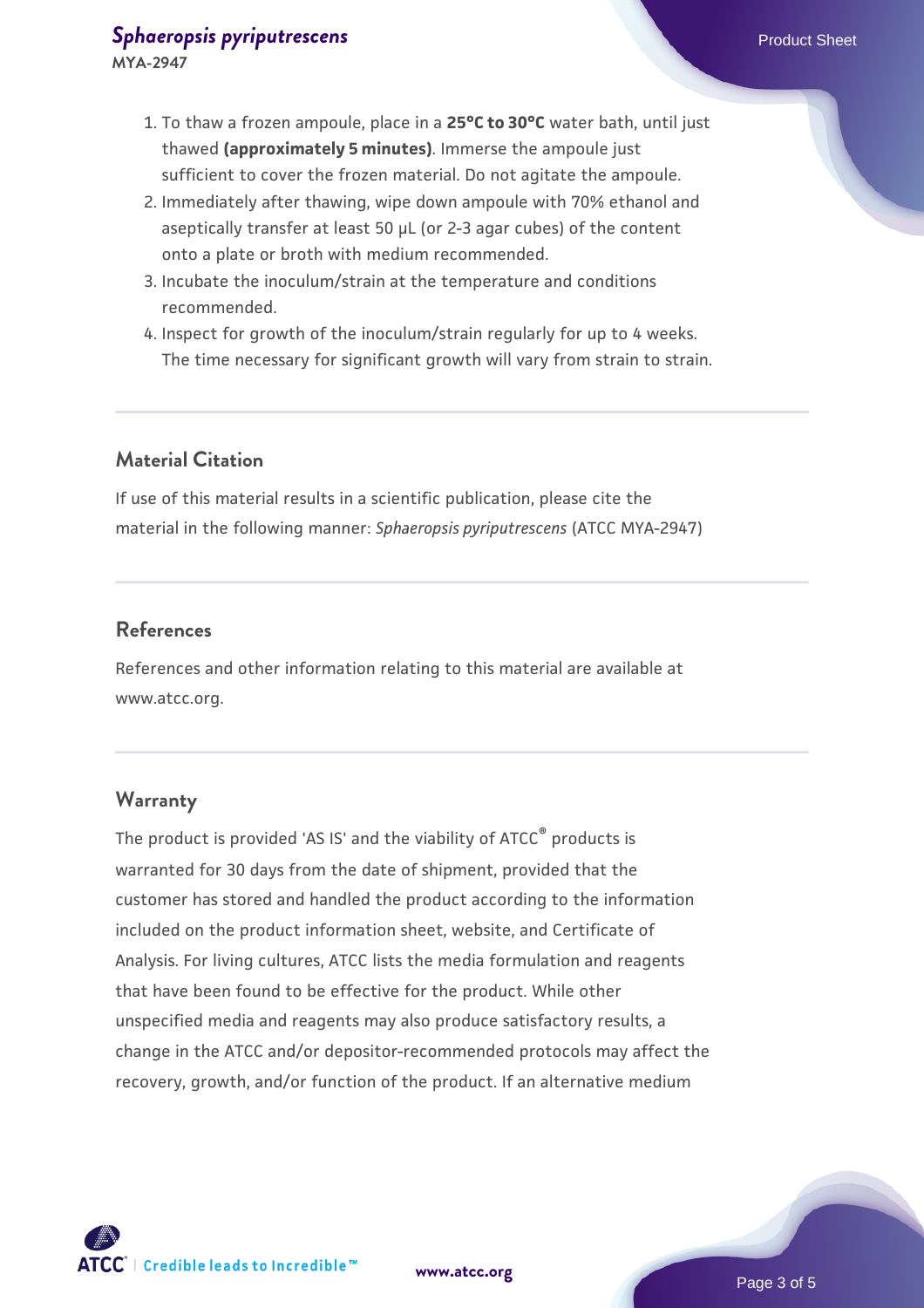#### **[Sphaeropsis pyriputrescens](https://www.atcc.org/products/mya-2947) Product Sheet** Product Sheet **MYA-2947**

formulation or reagent is used, the ATCC warranty for viability is no longer valid. Except as expressly set forth herein, no other warranties of any kind are provided, express or implied, including, but not limited to, any implied warranties of merchantability, fitness for a particular purpose, manufacture according to cGMP standards, typicality, safety, accuracy, and/or noninfringement.

#### **Disclaimers**

This product is intended for laboratory research use only. It is not intended for any animal or human therapeutic use, any human or animal consumption, or any diagnostic use. Any proposed commercial use is prohibited without a license from ATCC.

While ATCC uses reasonable efforts to include accurate and up-to-date information on this product sheet, ATCC makes no warranties or representations as to its accuracy. Citations from scientific literature and patents are provided for informational purposes only. ATCC does not warrant that such information has been confirmed to be accurate or complete and the customer bears the sole responsibility of confirming the accuracy and completeness of any such information.

This product is sent on the condition that the customer is responsible for and assumes all risk and responsibility in connection with the receipt, handling, storage, disposal, and use of the ATCC product including without limitation taking all appropriate safety and handling precautions to minimize health or environmental risk. As a condition of receiving the material, the customer agrees that any activity undertaken with the ATCC product and any progeny or modifications will be conducted in compliance with all applicable laws, regulations, and guidelines. This product is provided 'AS IS' with no representations or warranties whatsoever except as expressly set forth herein and in no event shall ATCC, its parents, subsidiaries, directors, officers, agents, employees, assigns, successors, and affiliates be liable for indirect, special, incidental, or consequential damages of any kind in connection with or arising out of the customer's use of the product. While reasonable effort is made to ensure authenticity and reliability of materials on deposit, ATCC is